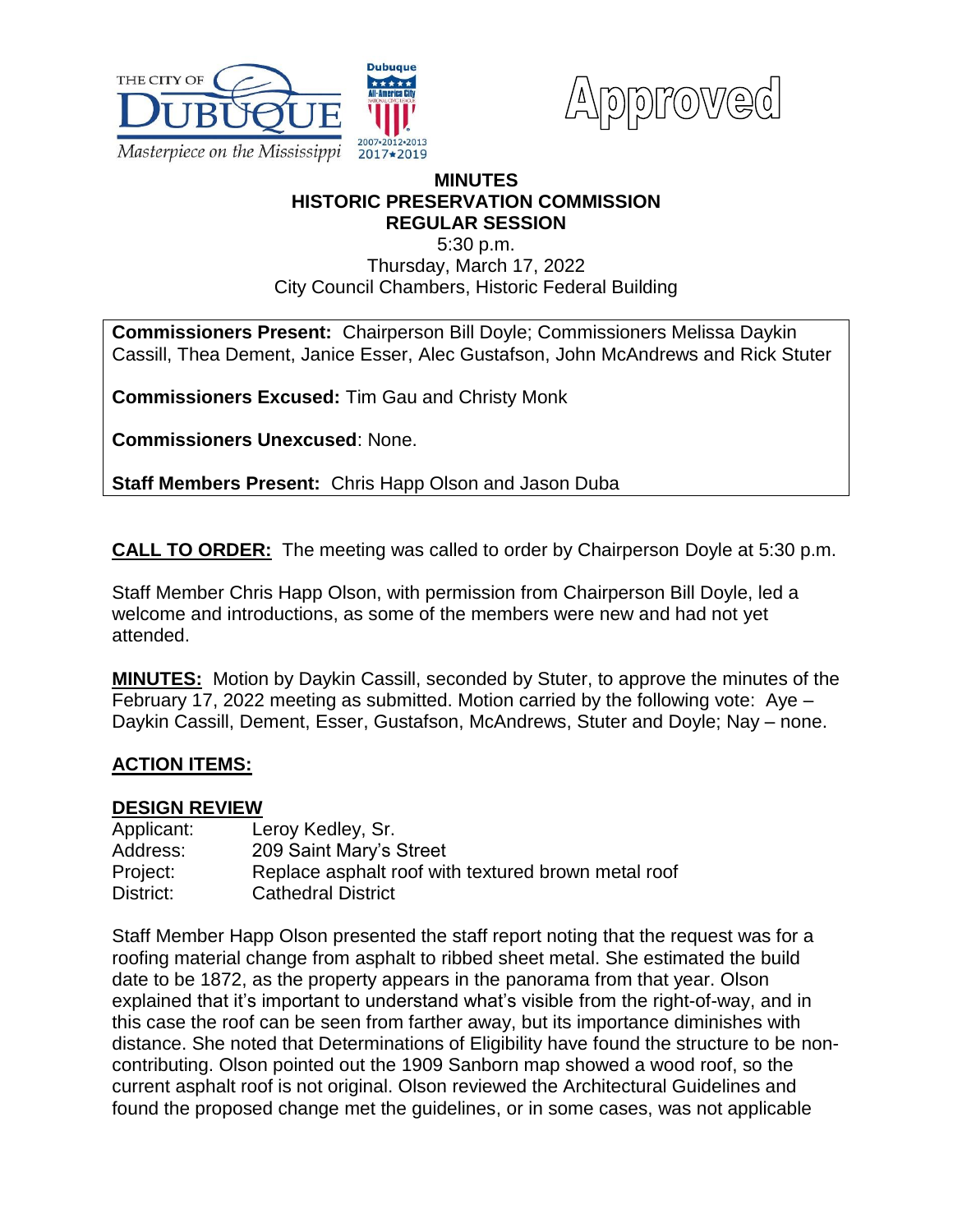because the roof is not original. The only guideline marginally met was the guideline to change materials to the non-historic material. In this case, the existing roof isn't original, the house is not contributing, and the proposed materials followed the guideline recommendations for color and texture.

Jill Kedley, 237 Southgate Drive, spoke on behalf of the applicant. She pointed out that this roof butts up against the bluff so there's a lot of moisture and debris falling on the roof, and the asphalt doesn't hold up as well, so metal would be more durable.

The commissioners discussed the application, noting that the project met the guidelines and attempted to meet the material guideline with a brown color and matte finish. They also pointed out the structure was found to be non-contributing.

Motion by Esser, seconded by Daykin Cassill, to approve the application as submitted. Motion carried by the following vote: Aye – Daykin Cassill, Dement, Esser, Gustafson, McAndrews, Stuter and Doyle; Nay – none.

## **ITEMS FROM PUBLIC**: None

## **ITEMS FROM COMMISSION**: None

## **ITEMS FROM STAFF**:

- 2022 Preserve Iowa Summit Save the date
	- $\circ$  The summit is June 2-4 in Mason City, and there is funding to send commissioners, and they are encouraged to attend. It is not necessary to attend the entire time.
- 2022 Ken Kringle Awards Status update
- 2022 Preservation at its Best Awards Call for nominations
	- o Commissioners discussed which Ken Kringle Award recipients to nominate for this statewide award, and selected the following:
		- Dupaco Voices Building Adaptive Reuse/Large Commercial
		- Steeple Square Window Restoration Community Effort ■ Mike Gibson – Martha Hayes Award

Motion by Gustafson, seconded by Dement, to nominate the three recipients listed above. Motion carried by the following vote: Aye – Daykin Cassill, Dement, Esser, Gustafson, McAndrews, Stuter and Doyle; Nay – none.

**ADJOURNMENT:** Motion by Daykin Cassill, seconded by Esser to adjourn the March 17, 2022 Commission meeting. Motion carried by the following vote: Aye – Daykin Cassill, Dement, Esser, Gustafson, McAndrews, Stuter and Doyle; Nay – none.